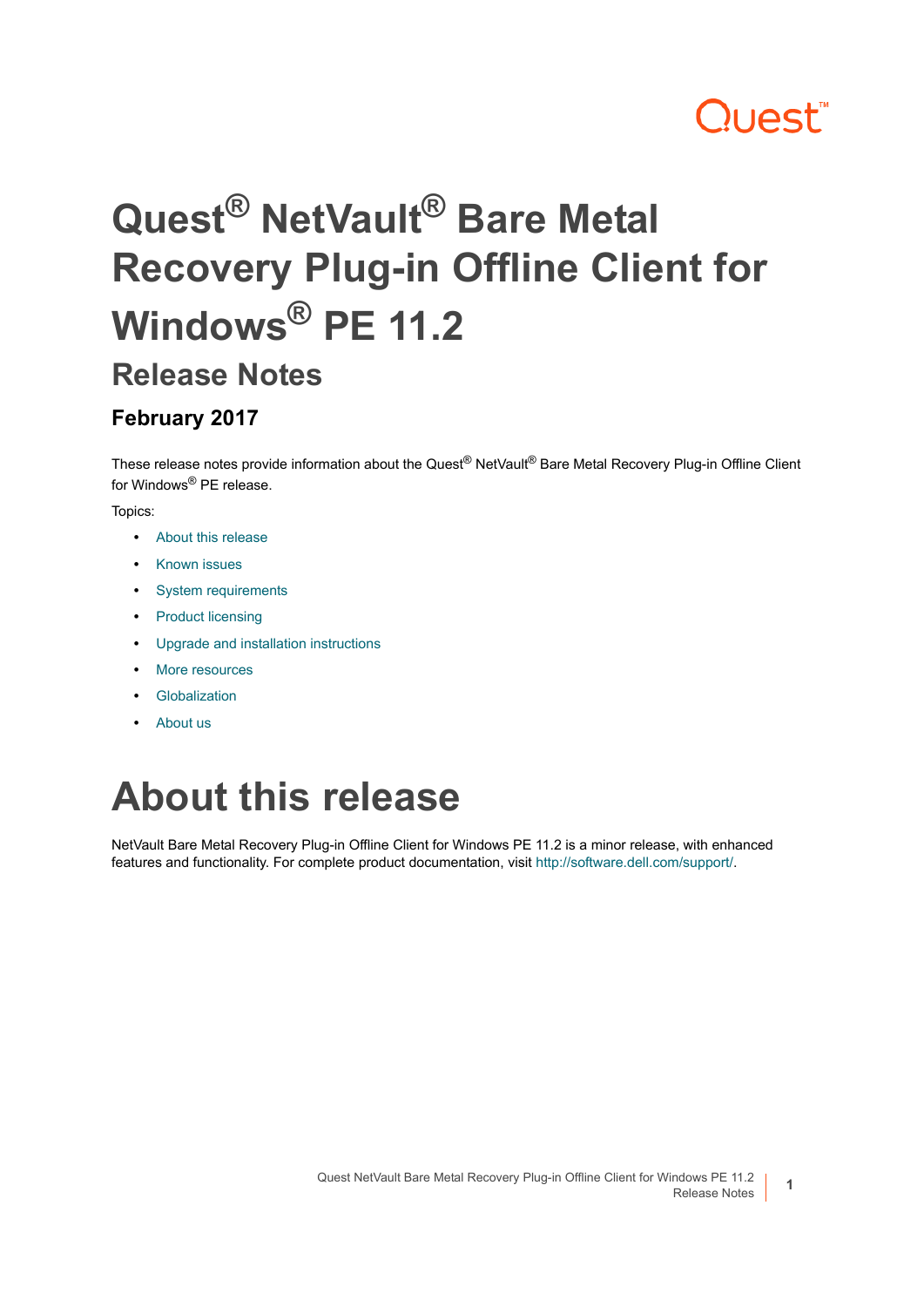# <span id="page-1-1"></span>**Known issues**

The following is a list of issues, including issues attributed to third-party products, known to exist at the time of release.

**Table 1. General known issues**

| <b>Known issue</b>                                                                                                                                                                                                                                                                                                                                                                                                                                                                                                                                                                                                                                                                                 | <b>Issue ID</b>    |
|----------------------------------------------------------------------------------------------------------------------------------------------------------------------------------------------------------------------------------------------------------------------------------------------------------------------------------------------------------------------------------------------------------------------------------------------------------------------------------------------------------------------------------------------------------------------------------------------------------------------------------------------------------------------------------------------------|--------------------|
| Backing up Dynamic Disks is only supported through Disk Raw Mode.                                                                                                                                                                                                                                                                                                                                                                                                                                                                                                                                                                                                                                  | 17966<br>(VDG-252) |
| Restoring a GPT partition table to a larger disk results in a new partition that is the same<br>size as the original: When a DR image is taken, the partition table is stored with it. At restore time,<br>this partition is written to the new target disk and re-creates the original disk. If you restore to a disk<br>that is larger than the original, the disk is partitioned to match the original size, which can result in<br>unused disk space. For example, if you restore a 100GB image to a 200GB disk, it is partitioned for<br>100GB and leaves the extra space unused. You can use third-party partitioning tools, such as GNU<br>Parted or PartitionMagic, to correct this issue. | 17967<br>(VDG-253) |
| VMware <sup>®</sup> 4.x and earlier not supported: Because the NetVault Bare Metal Recovery Plug-in<br>Offline Client for Windows PE is based on a Windows® Preinstallation Environment (PE) that is<br>based on Windows 8, you might encounter the following error if you boot a VM that resides on<br>VMware 4.x or earlier:                                                                                                                                                                                                                                                                                                                                                                     | 23137              |
| Your PC ran into a problem and needs to restart. We're just collecting<br>some error info, and then we'll restart for you. (0% complete)<br>If you would like to know more, you can search online later for this<br>error: HAL INITIALIZATION FAILED                                                                                                                                                                                                                                                                                                                                                                                                                                               |                    |
| For more information, see http://support.microsoft.com/kb/2814803.                                                                                                                                                                                                                                                                                                                                                                                                                                                                                                                                                                                                                                 |                    |
| To complete a restore job in which the target contains a Unified Extensible Firmware Interface<br>(UEFI) partition, use a blank disk. Windows PE does not include a tool that can be used to<br>unmount the UEFI partition so that it can be overwritten during the restore; this issue causes<br>restores to fail.                                                                                                                                                                                                                                                                                                                                                                                | 26597              |

# <span id="page-1-0"></span>**System requirements**

Before installing NetVault Bare Metal Recovery Plug-in Offline Client for Windows PE 11.2, ensure that your system meets the requirements outlined in the *Quest NetVault Backup Compatibility Guide* available at <https://support.software.dell.com>.

### **Upgrade and compatibility**

- **•** For complete supported-platform information, see the *Quest NetVault Backup Compatibility Guide*.
- **•** Upgrading to NetVault Bare Metal Recovery Plug-in Offline Client for Windows PE 4.0 or later requires that you upgrade NetVault Bare Metal Recovery Plug-in Server to 6.0 or later. You must also re-create all backup and restore jobs. (18049)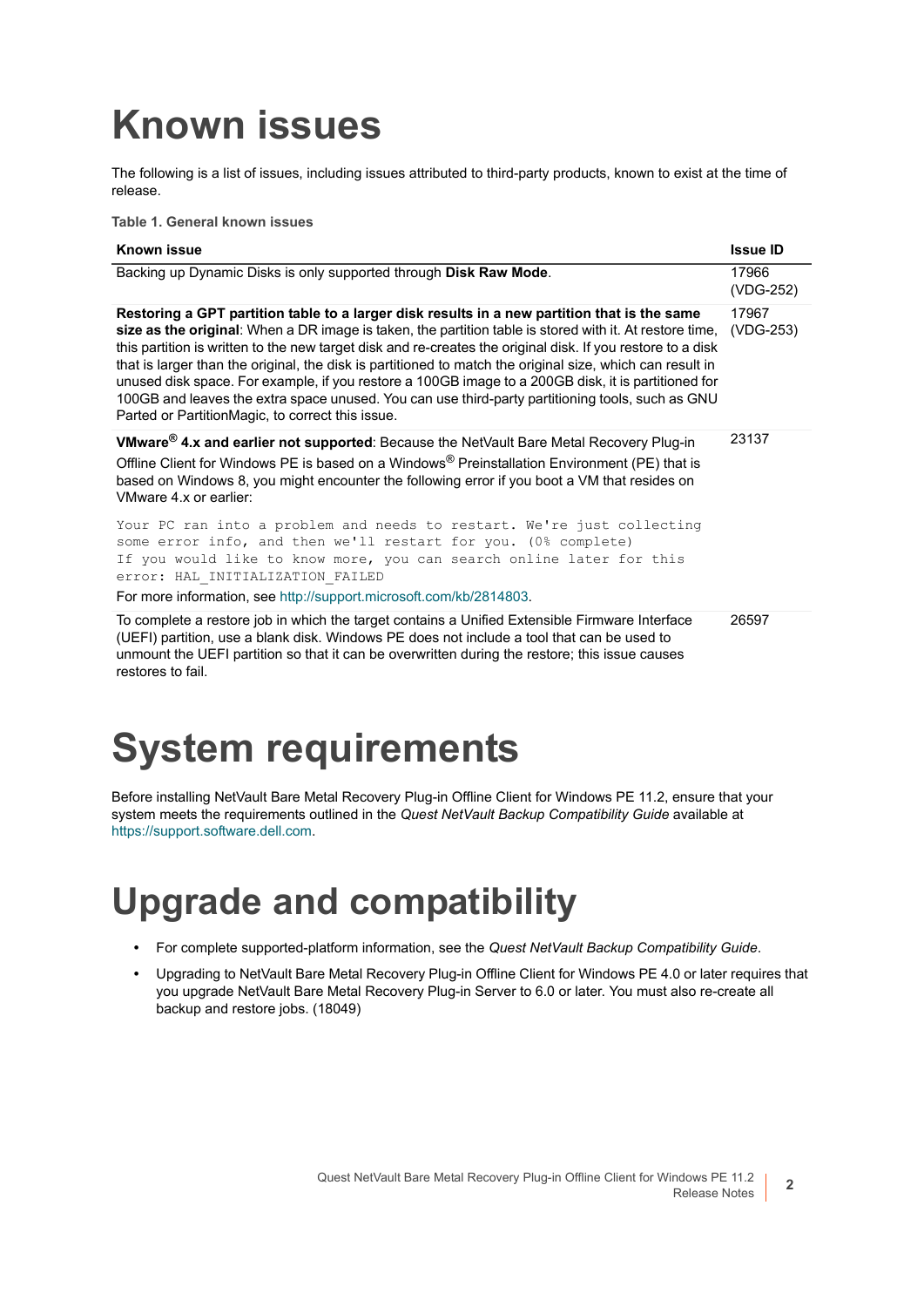# <span id="page-2-0"></span>**Product licensing**

To obtain the license key for your NetVault Backup Server environment, determine the NetVault Machine ID of your main NetVault Backup Server. Also identify the machine IDs of any clients running application plug-ins, such as Oracle®, MySQL, PostgreSQL, SQL Server®, and Exchange.

You can use the NetVault Configuration Wizard to install the product license keys. Alternatively, you can install the license keys from the Manage Clients page.

- **•** [Obtaining a machine ID](#page-2-1)
- **•** [Installing a license key using the configuration wizard](#page-2-2)
- **•** [Installing a license key from the Manage Clients page](#page-2-3)

#### <span id="page-2-1"></span>**Obtaining a machine ID**

- 1 Start the NetVault Backup WebUI.
- 2 In the Navigation pane, click **Manage Clients**.
- 3 In the **NetVault Backup Clients** list, select the applicable machine, and click **Manage**.
- 4 On the **View Client** page, note the machine ID exactly as it is displayed in the **Client Summary** table.

### <span id="page-2-2"></span>**Installing a license key using the configuration wizard**

- 1 In the Navigation pane, click **Guided Configuration**.
- 2 On the **NetVault Configuration Wizard** page, click **Install Licenses**.
- 3 In the **NetVault Backup Clients** list, select the applicable machine, and click **Next**.
- 4 In the **Enter the license key string** box, type or copy and paste the license key, and click **Apply**. After the key is applied successfully, a message is displayed.

## <span id="page-2-3"></span>**Installing a license key from the Manage Clients page**

- 1 In the Navigation pane, click **Manage Clients**.
- 2 In the **NetVault Backup Clients** list, select the applicable machine, and click **Manage**.
- 3 On the **View Client** page, click **Install License**.
- 4 In the **Install License** dialog box, type or copy and paste the license key, and click **Apply**. After the key is applied successfully, a message is displayed.
- 5 To dismiss the dialog box, click **Close**.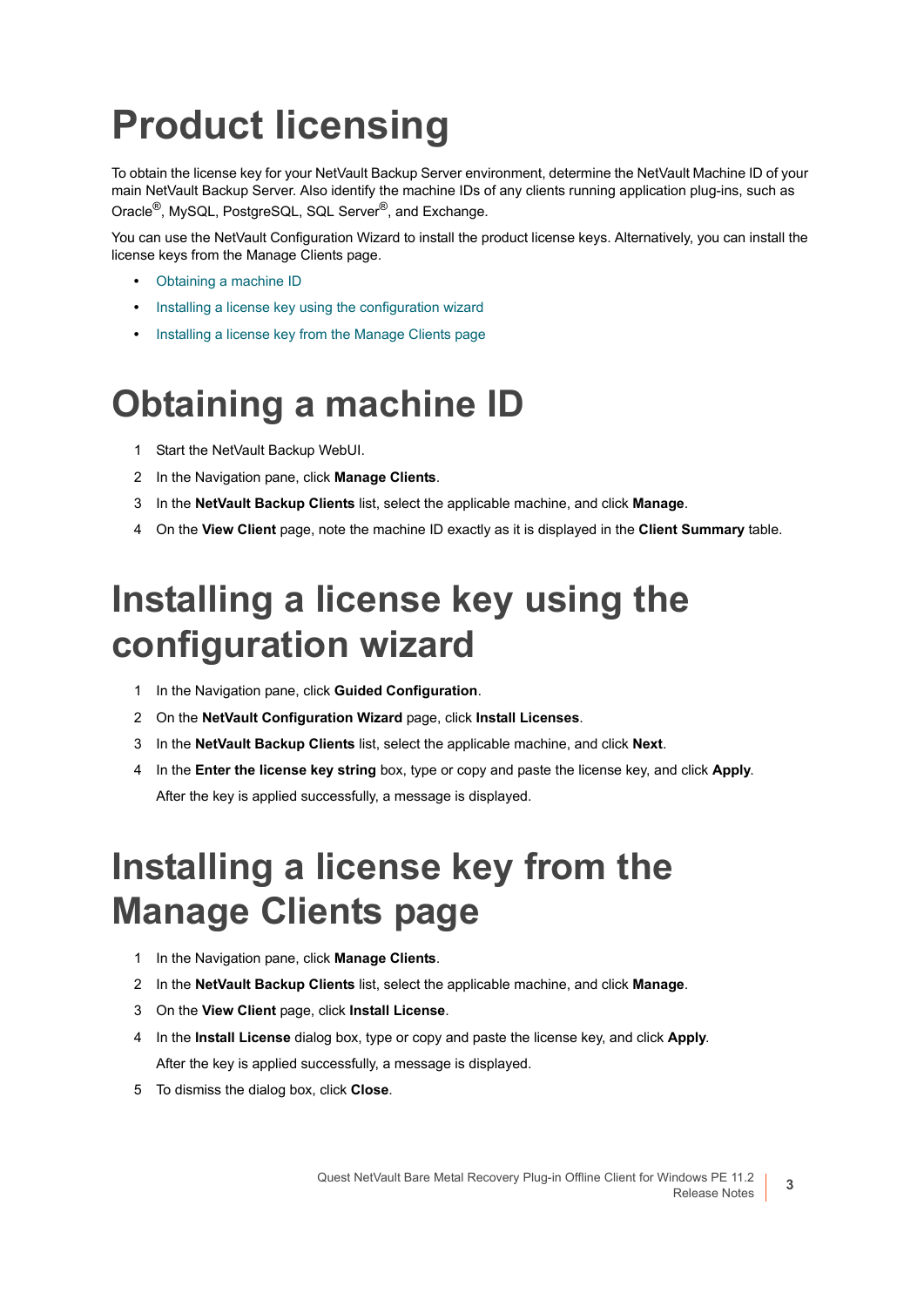# <span id="page-3-0"></span>**Upgrade and installation instructions**

For upgrade and installation instructions, see the *Quest NetVault Bare Metal Recovery User's Guide*.

### <span id="page-3-1"></span>**More resources**

Additional information is available from the following:

- **•** [Online product documentation](https://support.software.dell.com/)
- **•** [NetVault community](https://www.quest.com/community/products/netvault/)

# <span id="page-3-2"></span>**Globalization**

This section contains information about installing and operating this product in non-English configurations, such as those needed by customers outside of North America. This section does not replace the materials about supported platforms and configurations found elsewhere in the product documentation.

This release supports any single-byte or multi-byte character set. It supports simultaneous operation with multilingual data. This release is targeted to support operations in the following regions: North America, Western Europe and Latin America, Central and Eastern Europe, Far-East Asia, Japan.

The release is localized to the following languages: Japanese.

# <span id="page-3-3"></span>**About us**

#### **We are more than just a name**

We are on a quest to make your information technology work harder for you. That is why we build communitydriven software solutions that help you spend less time on IT administration and more time on business innovation. We help you modernize your data center, get you to the cloud quicker and provide the expertise, security and accessibility you need to grow your data-driven business. Combined with Quest's invitation to the global community to be a part of its innovation, and our firm commitment to ensuring customer satisfaction, we continue to deliver solutions that have a real impact on our customers today and leave a legacy we are proud of. We are challenging the status quo by transforming into a new software company. And as your partner, we work tirelessly to make sure your information technology is designed for you and by you. This is our mission, and we are in this together. Welcome to a new Quest. You are invited to Join the Innovation™.

### **Our brand, our vision. Together.**

Our logo reflects our story: innovation, community and support. An important part of this story begins with the letter Q. It is a perfect circle, representing our commitment to technological precision and strength. The space in the Q itself symbolizes our need to add the missing piece — you — to the community, to the new Quest.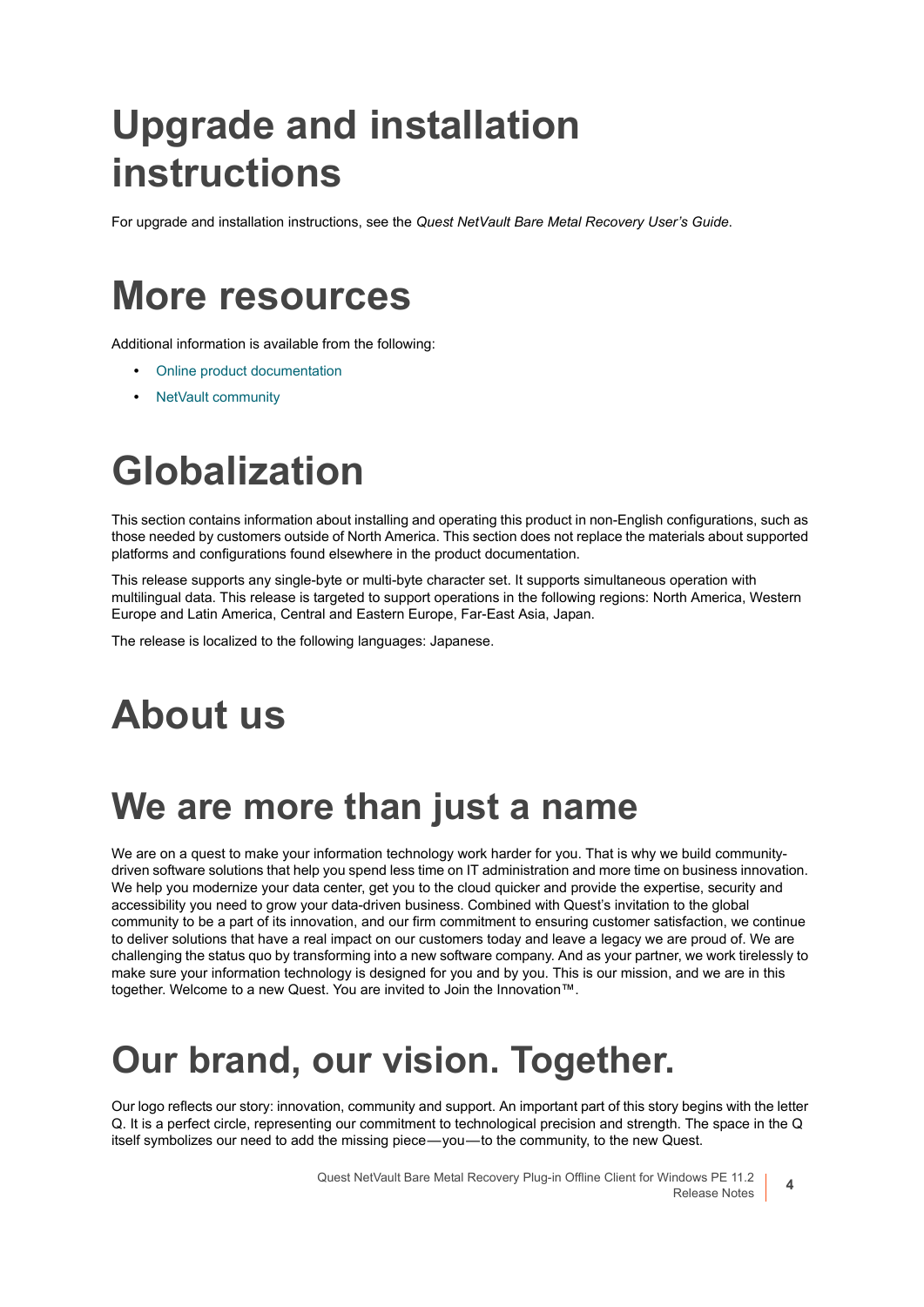## **Contacting Quest**

For sales or other inquiries, visit<http://quest.com/company/contact-us.aspx> or call +1-949-754-8000.

### **Technical support resources**

Technical support is available to Quest customers with a valid maintenance contract and customers who have trial versions. You can access the Quest Support Portal at [https://support.quest.com.](https://support.quest.com)

The Support Portal provides self-help tools you can use to solve problems quickly and independently, 24 hours a day, 365 days a year. The Support Portal enables you to:

- **•** Submit and manage a Service Request.
- **•** View Knowledge Base articles.
- **•** Sign up for product notifications.
- **•** Download software and technical documentation.
- **•** View how-to-videos.
- **•** Engage in community discussions.
- **•** Chat with support engineers online.
- **•** View services to assist you with your product.